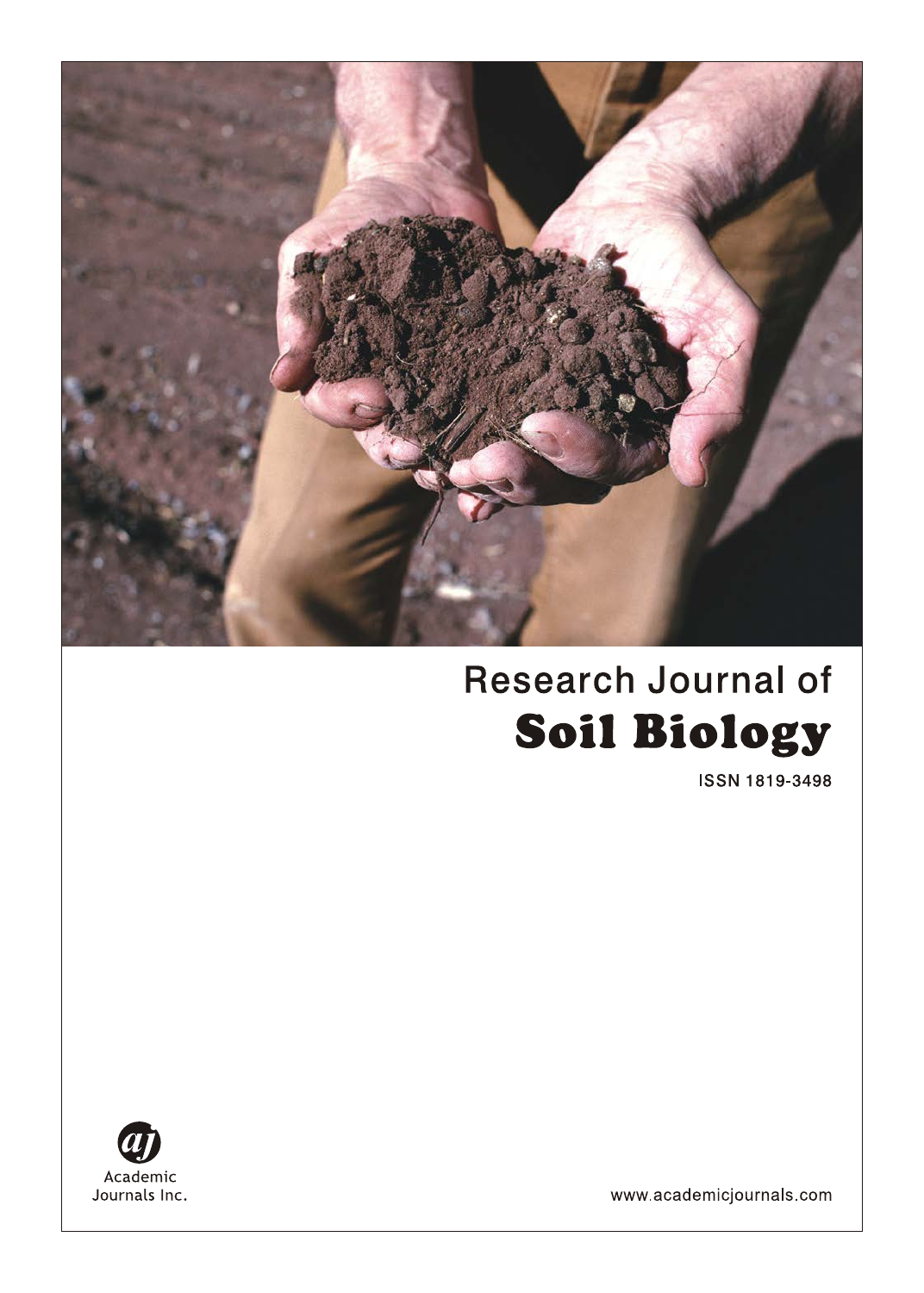Research Journal of Soil Biology 7 (3): 91-97, 2015 ISSN 1819-3498 / DOI: 10.3923/rjsb.2015.91.97 © 2015 Academic Journals Inc.



# **Potassium, Calcium and Sodium Distribution in Different Part of Common Vegetable Plants Grown under Field Condition**

<sup>1</sup>Milton Halder, <sup>2</sup>J.C. Joardar and <sup>2</sup>Md. Sadiqul Amin

<sup>1</sup>Bangladesh Council of Scientific and Industrial Research (BCSIR) Laboratories Chittagong, Bangladesh 2 Soil Science Discipline, Khulna University, 9208, Khulna, Bangladesh

*Corresponding Author: Milton Halder, Bangladesh Council of Scientific and Industrial Research (BCSIR) Laboratories Chittagong, Chittagong Cantonment, 4220, Bangladesh*

## **ABSTRACT**

A field experiment was conducted to investigate the distribution of Potassium, Sodium, Calcium in different parts of commonly used vegetables. Complete Randomize Design (CRD) was followed for the experiment. Seeds of nine vegetable plants were collected and cultivated. After 45 days, vegetables were harvested and nutrient concentration in different parts of nine vegetables (leaf, petiole and stem) was measured. The distribution order of potassium, sodium, calcium concentration among leaves, petioles and stems was found as petiole>stem>leaf, petiole>leaf>stem, petiole>leaf>stem, respectively. But individually, high concentration of K, Ca, Na was found in *Corchorus capsularis*, *Amaranthus lividus* (Green) and *Spinacia oleracia*, respectively and low concentration was found in *Lagenaria siceraria* for all nutrients*.* The K, Ca, Na concentration among the plants and within different parts of the each vegetable was significant ( $p<0.05$ ). The present research work revealed that *Corchorus capsularis, Amaranthus lividus* (Green), *Spinacia oleracia* was highly nutritious for measured nutrients but *Lagenaria siceraria* contained low concentration of all measured nutrient. But for all the vegetables, petioles are highly nutritious compared to other parts of vegetables.

**Key words:** Vegetable, leaf, petiole, stem, distribution, potassium, sodium, calcium

#### **INTRODUCTION**

The problem of malnutrition with ever-increasing 'nutrition gap' is quite obvious in Asian, African and many developing countries, since, the traditional source of nutrition has not kept pace with population growth. It is desired, therefore, to explore and exploit the possible source of nutrition production to help the country to overcome the malnutrition. Malnutrition posses a continuing constrain to Bangladesh's development. Vegetable is one of the highest nutrition producers per unit area and time which can be very effective weapon to fight malnutrition. Nutrition plays a critical role in wellness, by not only providing essential nutrients but also promoting good health and preventing diseases (Willett, 1994). Human gets nutrition directly through artificial medicine or indirectly through foods. Among the different sources of food consumption of vegetable foods is a dominant source. Vegetable being the rich sources of carbohydrates, mineral, fats and proteins which form the major portion of the human diet. People of Bangladesh get nutrition by using some common vegetable as *Amaranthus tricola*, *Ipomea reptans, Corchorus capsularis*, *Basella alba, Spinach olerecea* etc. Plant uptake this mineral from soil and distribute, storage throughout the tissue. Calcium is a regulator of plant growth and development (Hepler, 2005) and is indispensable in a number of plant metabolic functions/pathways (Plieth, 2005), stem and root elongation of plant (White and Brodley, 2003). The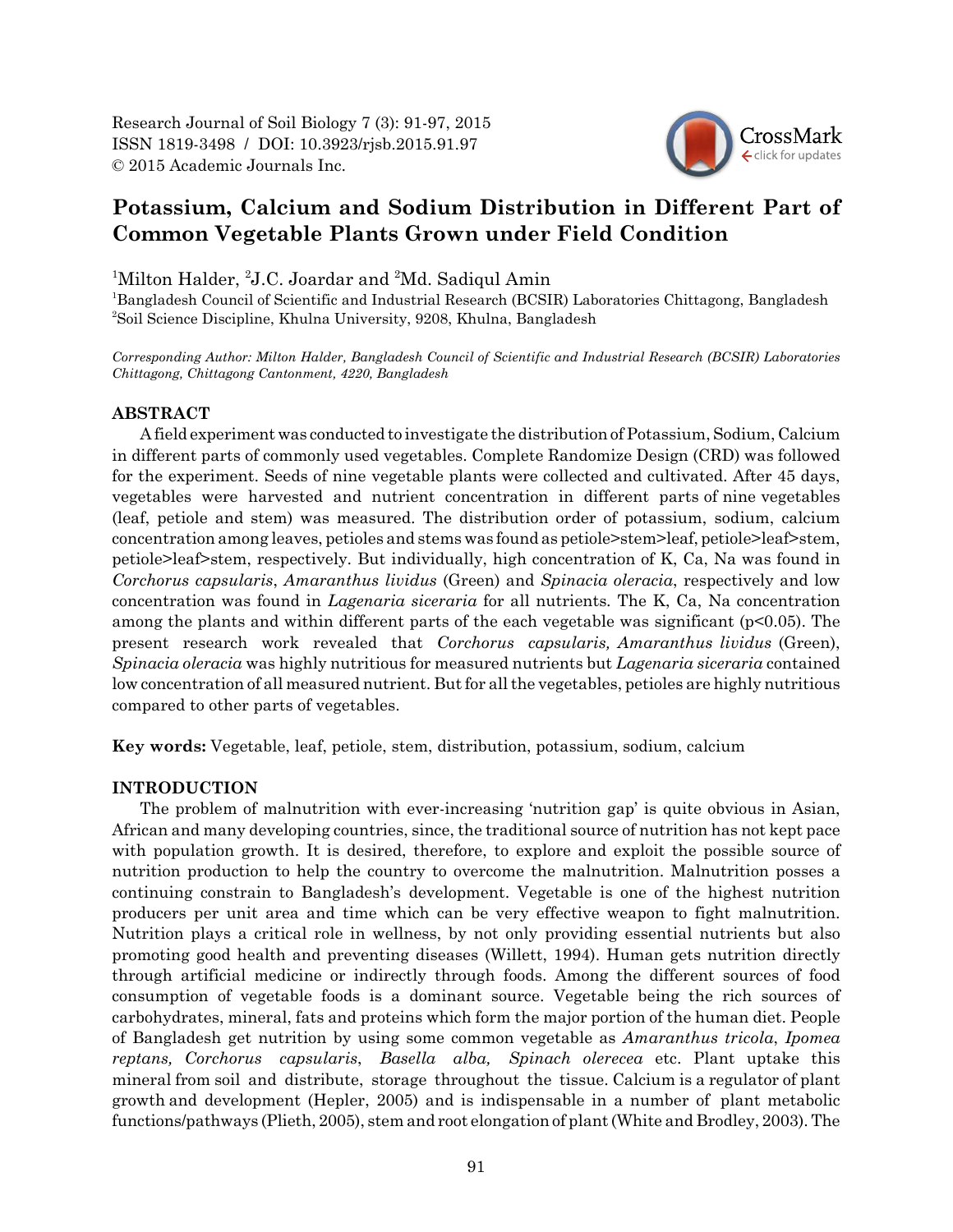*Res. J. Soil Biol., 7 (3): 91-97, 2015*

effects on human health of a diet low in Ca include reduced bone density and increased risks of bone fracture and osteoporosis (Institute of Medicine (IOM), 1997). Transpiration and water movement through plants can influence  $Ca^{2+}$ storage, as most plant Ca is stored in leaves and root to shoot transfer of  $Ca^{2+}$ has been elaborated at length elsewhere (Karley and White, 2009).

Complicated changes bring through plant aging in morphology and physiology which affect uptake, translocation and distribution of different ions in the plant parts. Accumulation of Ca, Mg and Na continued throughout the whole period of growth in petioles (Iwahashi *et al*., 1982). Therefore, a detailed study was conducted on the accumulation pattern of ions in individual leaves, petioles and stems in order to determine the relationship between the developments each plant organ and its ion distribution. Accumulation of Ca, Mg, K and Na in each individual leaf, petiole and stem of the cucumber plant (*Cucumis sativus* L. cv. Kasairaku) was investigated in relation to the growth of these organs under water culture condition (Iwahashi *et al*., 1982). Accumulation patterns of these major cations showed a close relationship with the growth characteristics of the organs (Iwahashi *et al*., 1982). Little study about the adequate nutrient concentrations in the different organs of vegetables has been reported in Bangladesh. Such studies are important because this information can be employed to optimize the fertilizer use in vegetable crops and nutrition value of vegetable crops for human consumption as well as solving some common problem as Hypokalemia, Hypocalcaemia, Hyponatremia. The present research was conducted to explore the distribution of the Ca, K, Na in different individual parts of leafy vegetable plants in field condition.

## **MATERIALS AND METHODS**

A field experiment was conducted to evaluate the K, Na, Ca distribution in different parts of different commonly growing vegetables in Chittagong. The experiment was conducted by using Complete Randomize Design (CRD) method.

**Land preparation:** At first the land was selected in BCSIR laboratories field for vegetable cultivation. Weeds were cleared and land was prepared through crashing of large chunk of soil into smaller one as a place where equal sun light distribution takes place. The fields were divided into nine plots for cultivation of nine vegetables plant. Some soil was stored for laboratory analysis (Table 1).

**Seed collection and cultivation:** Total nine vegetable plants seed were collected for cultivation in the field from local marker. The seed of nine plants name is given in Table 2. Seeds were distributed equally throughout the each plot separately. Thinning was done after 10 days of seed sown.

| tweet to the electric chemical properties of the soil ascarding contribution |                                        |  |
|------------------------------------------------------------------------------|----------------------------------------|--|
| Parameters                                                                   | Results                                |  |
| pH                                                                           | 5.7                                    |  |
| EC                                                                           | $0.75 \text{ mS m}^{-1}$               |  |
| Available K                                                                  | $77.24 \text{ mg kg}^{-1}$             |  |
| Available Mg                                                                 | 0.061%                                 |  |
| Available S                                                                  | $46.69$ mg kg <sup>-1</sup>            |  |
| Available Fe                                                                 | 0.02%                                  |  |
| Available Ca                                                                 | 0.034%                                 |  |
| CEC                                                                          | $19.30 \text{ meq}/100 \text{ g soil}$ |  |
| Available P                                                                  | $2.12 \text{ mg kg}^{-1}$              |  |
| OM                                                                           | 1.94%                                  |  |
| Available N                                                                  | 0.045%                                 |  |

Table 1: Physical and chemical properties of the soil used for vegetable cultivation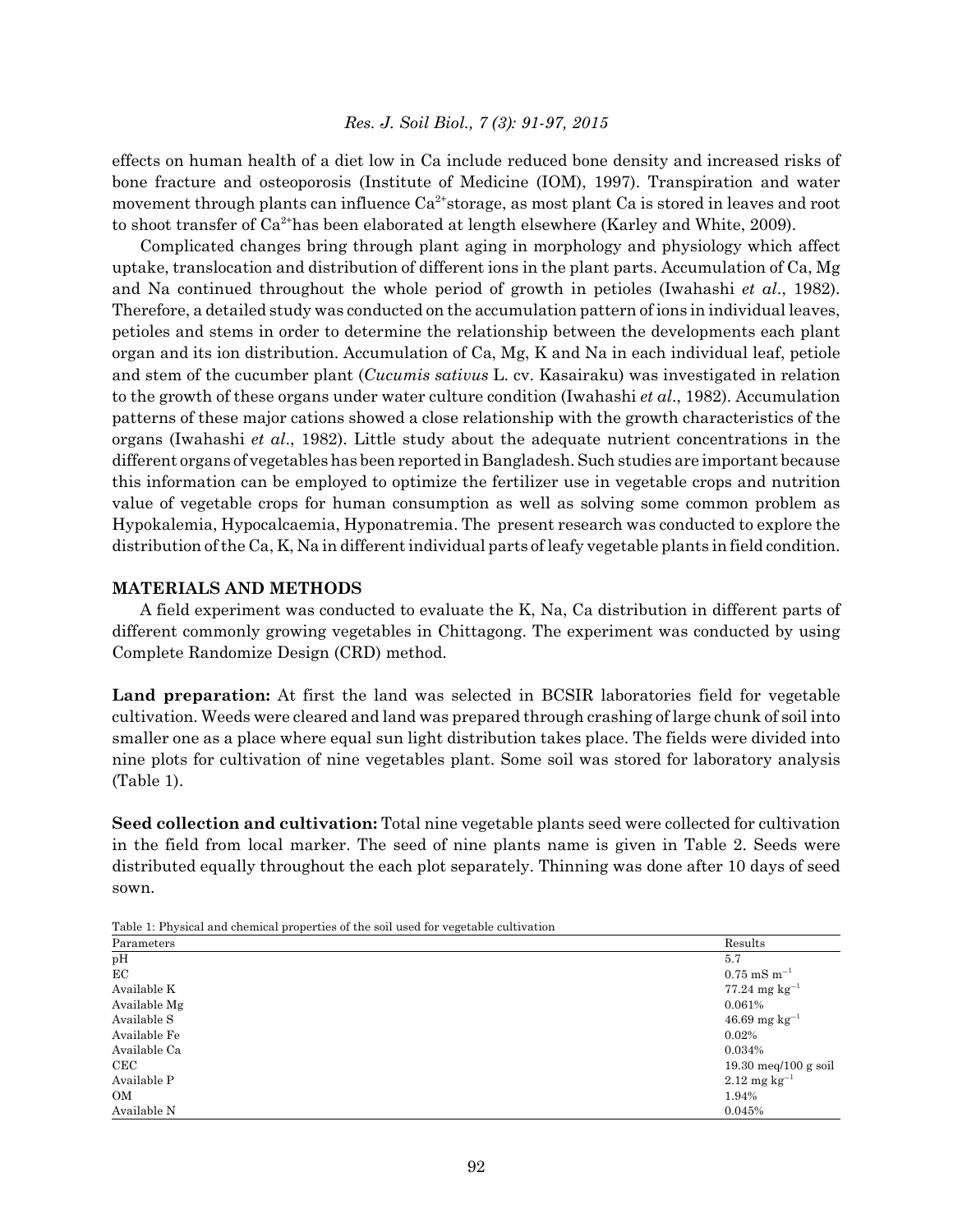## *Res. J. Soil Biol., 7 (3): 91-97, 2015*

Table 2: List of cultivated vegetables and their family

| Name of vegetables                   | Family name    | Habit                    |
|--------------------------------------|----------------|--------------------------|
| Basella alba L.                      | Basellaceae    | Perennial                |
| Cucurbita moschata Duchesne ex Poir. | Cucurbitaceae  | Annual                   |
| Amaranthus lividus L. (Green)        | Amaranthaceae  | Annual                   |
| Amaranthus gangeticus L.             | Amaranthaceae  | Annual                   |
| Lagenaria siceraria (Molina) Standl. | Cucurbitaceae  | Annual herb              |
| Spinacia oleracea L.                 | Amaranthaceae  | Annual (rarely biennial) |
| Ipomoea aquatica Forssk.             | Convolvulaceae | Perennial herb           |
| Corchorus capsularis L.              | Malvaceae      | Annual herbs             |
| Amaranthus lividus L. (Red)          | Amaranthaceae  | Annual                   |

**Harvesting and sample collection:** After 45 days from seed sown vegetables plant were harvested and immediately wash with tap water. All the plants were taken into separate polythene bag and leveled it.

**Sample preparation:** After the collection of vegetable sample it brought in Soil Science Laboratory of Bangladesh Council of Scientific and Industrial Research, Chittagong. At first the vegetable samples was washed by tap water. Then second time it was washed by distilled water. After the washing of samples it was spread on a white paper and kept sometime for air dry. Then all the vegetables samples were cut down by scissors and differentiate into different parts as leaf, petioles and stem. The different parts of the vegetables were collected in different beaker and leveled by signature pen. Then the samples were kept in oven for oven dry at temperature 80°C. After 24 h the samples brought out and the dried plant samples were then ground and preserved for further analysis.

**Sample digestion and analysis:** One gram oven dry vegetable samples were taken into a 100 mL beaker. Then the samples were digested by the procedure outlined by Huq and Alam (2005). For determining the total content of K, Ca, Na the sample was extracted with aqua regia  $(HCl: HNO<sub>3</sub> = 3:1)$  and the extract was analyzed by using Flame emission spectrophotometer (JENWAY PFP7). The QC and QA were strictly maintained during the analysis.

**Statistical analysis:** The results were expressed as the averages of three replications. The data was subjected to ANOVA. The Tukey's test  $(p<0.05)$  was used to evaluate the differences between means. The graphs were drown by Microsoft excel 2007.

# **RESULTS AND DISCUSSION**

**Potassium distribution (K) in cultivated vegetables:** Potassium concentration in different parts of cultivated different vegetables differed widely (Fig. 1). Concentration of potassium in stem was found range from 1.64±0.04% (in *L. siceraria*) to 9.96±0.04% in *A. gangeticus*; in petioles range from 12.70±0.05 to 1.88±0.02% in *C. capsularis, L. siceraria,* respectively; in leaf range from 0.14±0.02% to 4.39±0.01% in *L. siceraria* and *C. capsularis*, respectively. The distribution of K concentration among the vegetables parts was found as decreasing order petioles>stem>leaf. So, petioles contain high concentration of K compare to other parts of vegetables. The present work agreed with the work of Besford and Maw (1974). Besford and Maw (1974) reported that plant petioles contain high concentration of potassium. But among the vegetables *A. gangeticus* and *C. capsularis* retained high concentration of K that might be due to root absorption capacity, geometry in absorbing root surface, plant demand and water flux rate (Baligar and Barber, 1978) of those vegetables from soil solution but opposite condition was true for *L. siceraria* and *I. aquatica*. But soil K concentration (0.0077%) was much less than plant K accumulation.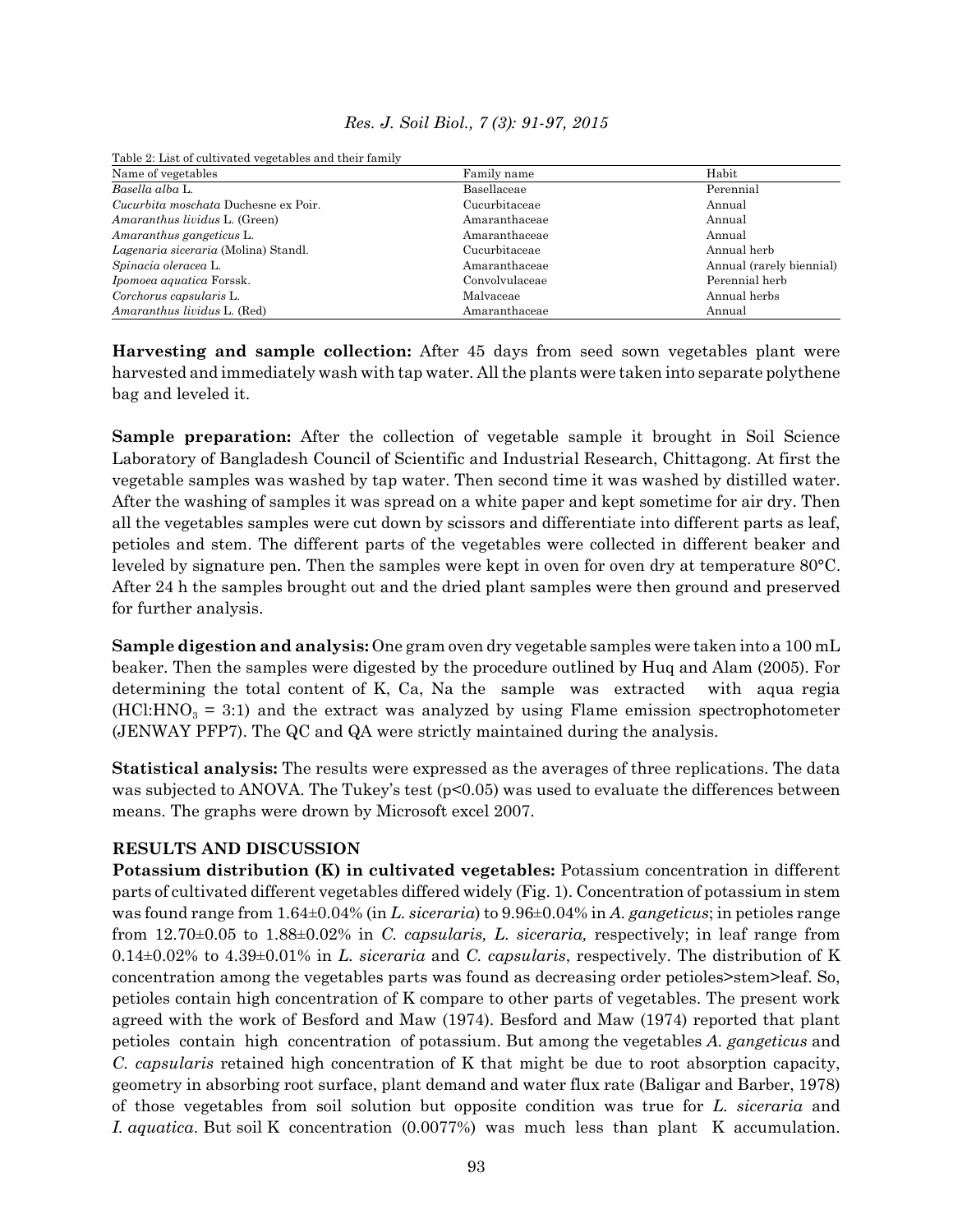



Fig. 1: Distribution of K (potassium) in different parts of different vegetables. Different letters but same color on bars indicate significant difference  $(p<0.05)$ . Means followed by the same letter and same color are not significantly different (p<0.05). Error bars represent the standard deviations (SDs), Comparison among the vegetables

Statistical analysis revealed that K concentration was significant  $(p<0.05)$  not only within vegetables parts but also among the vegetables.

**Distribution of Calcium (Ca) in cultivated vegetables:** Calcium (Ca) concentration in stem was found range from 0.345±0.05% in *C. moschata* to 2.69±0.03% in *A. gangeticus,* in leaf range from 0.09±0.01% in *L. siceraria* to 5.1±0.05% in *A. lividus* (Green); in petioles range from 0.91±0.03% in *B. alba* to 5.34±0.06% in *A. lividus* (Red). Petioles contained high concentration of Calcium compare to other plants parts. Calcium (Ca) concentration was found as increasing order stem<leaf<petioles among the cultivated vegetables. Karley and White (2009) reported that most plant Ca is stored in leaves but the present result differed with them. Only 33.33% of cultivated vegetables plant's most Ca stored in leaves where most plant Ca stored in petioles about 55.56% of total vegetables. Iwahashi *et al.* (1982) reported that accumulation of Ca, Mg and Na continued throughout the whole period of growth in petioles that might be the possible reason of high concentration of Ca in petioles. In case of individual vegetables, *A. lividus* (Red and Green) contained high concentration of calcium followed by *A. gangeticus* and least concentration of Ca was observed in *L. siceraria* (Fig. 2) compare to soil calcium concentration (0.034%) that might be due to root absorption capacity, geometry in absorbing root surface, plant demand and water flux rate (Baligar and Barber, 1978). Statistically, Ca concentration differed significantly not only within plant parts but also among the plants (Fig. 2).

**Distribution of sodium (Na) in cultivated vegetables:** Sodium (Na) concentration among the petioles of cultivated vegetables was highest in *S. oleracea* followed by *I. aquatica* and least in *C. moschata*. But in case of Na concentration in leaf, Na percentage was found highest in *S. oleracea* followed by *C. capsularis* and least in *L. siceraria*. In stem, distribution of Na concentration was found mostly as like as petioles. Sodium concentration in soil was same for all plants as 0.006% but plants accumulation was higher in comparison to soil concentration. Sodium concentration for each individual plant's parts were measured and the result showed that 77.78% cultivated vegetables contained high concentration of Na in their petioles that might be due to the accumulation of Na throughout the whole period in growth of petioles (Iwahashi *et al*., 1982) and 22.22% vegetables plants contained high concentration of Na in their leaf (Fig. 3).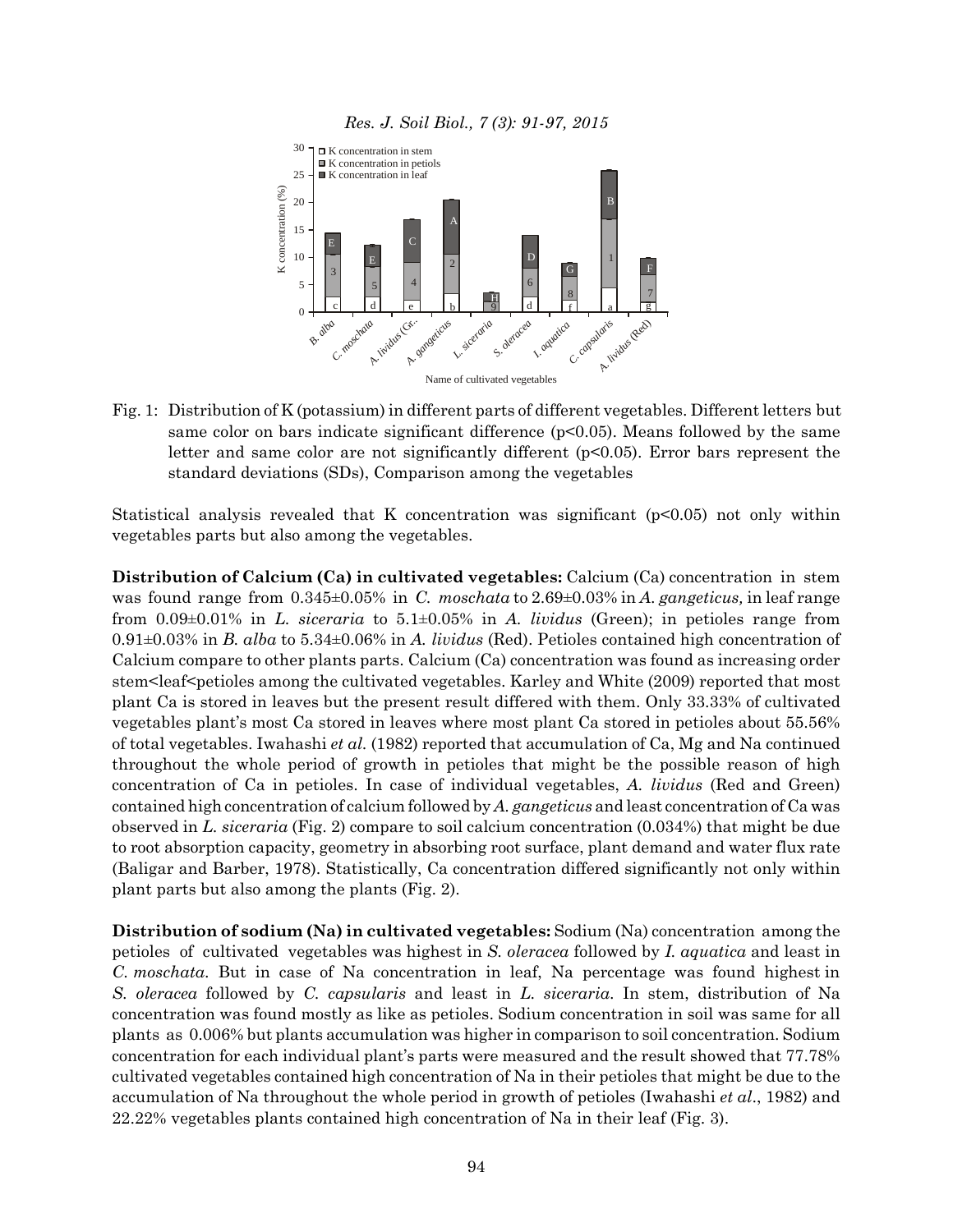



Fig. 2: Distribution of Ca (Calcium) in different parts of cultivated vegetables plants. Different letters but same color on bars indicate significant difference (p<0.05). Means followed by the same letter and same color are not significantly different (p<0.05). Error bars represent the standard deviations (SDs), comparison among the vegetables parts



Fig. 3(a-i): Continue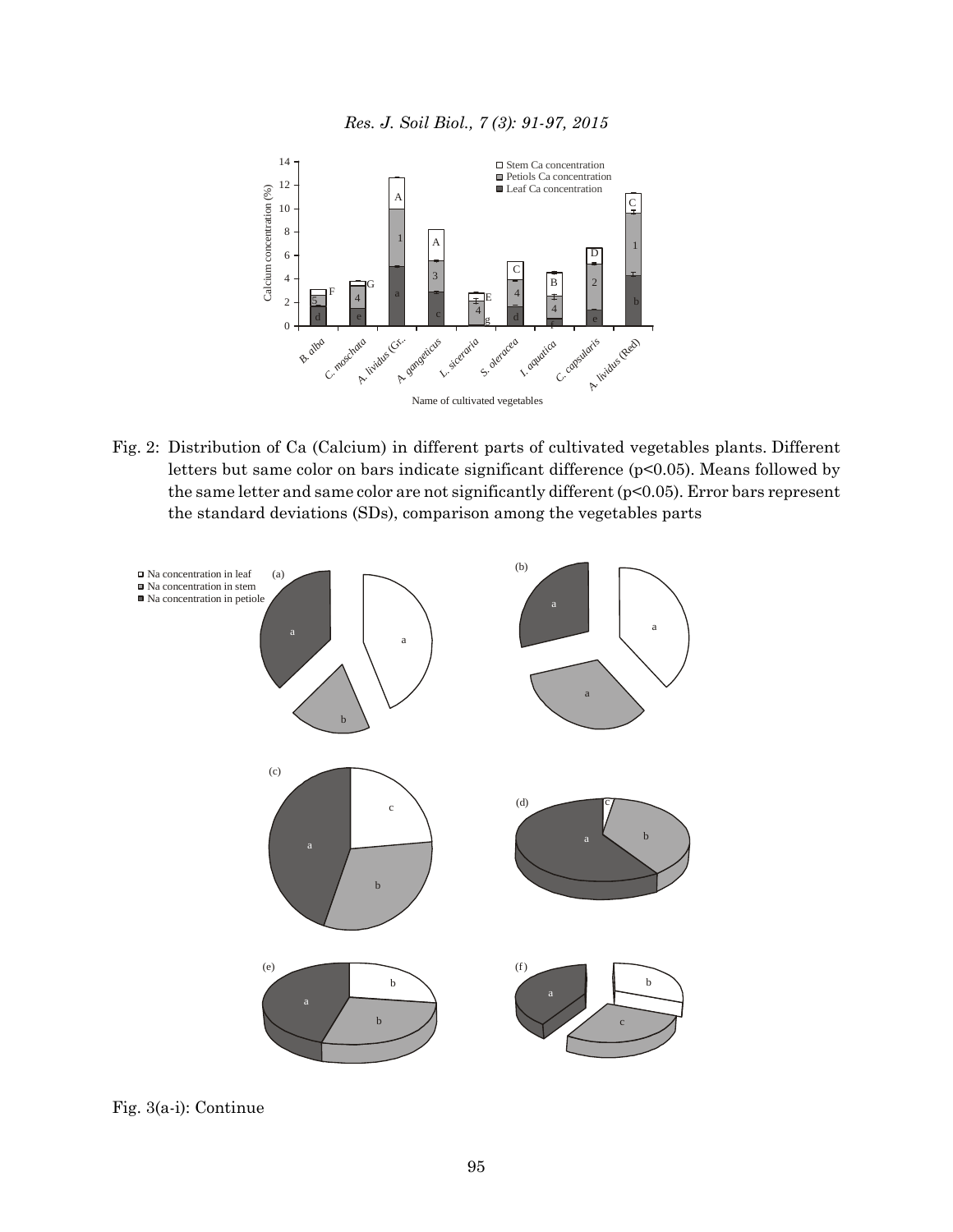

Fig. 3(a-i): Distribution of sodium percentage in different parts (leaf, petioles, stem) of each cultivated vegetables (3.1-3.9) separately. Different letters on pie chart indicate significant difference  $(p<0.05)$ . Means followed by the same letter are not significantly different (p<0.05), (a) *B. alba*, (b) *C. moschata*, (c) *A. gangeticus*, (d) *L. siceraria*, (e) *I. aquatica*, (f) *S. oleracea*, (g) *A. lividus* (Red), (h) *A. lividus* (Green) and (i) *C. capsularis*

#### **CONCLUSION**

Na, K, Ca distribution within three parts of analyzed vegetables followed the same pattern for Na and K. Na, K concentration was found highest in petioles of 77.88% vegetables followed by stem 22.22%. But calcium concentration in 55.56% vegetables contained high concentration in their petioles but 33.33% vegetables contained high concentration in their leaf and 11.11% vegetables kept high in stem. This research revealed that petioles of commonly used vegetables are highly nutritious compare to other vegetables parts growing. South Asian people mostly uses stem of the vegetable plants instead of leaves and petioles but by using the leaves and petioles as their daily diet children of this area can overcome the malnutrition problem. Apart from this, it might be an efficient strategy by using the whole parts of the vegetable as daily diet for people's of South Asia as well as Africa can take preventive steps not only for some common problem like as hypokalemia, hypocalcaemia, hyponatremia but also arthritis, high blood pressure, heart disease, stroke, cancer and even infertility, blood clot, nerves system disorder to regulate sound health without using medicine.

#### **ACKNOWLEDGMENT**

We are grateful to Bangladesh Council of Scientific and Industrial Research (BCSIR) for their logistic support and collaboration.

#### **REFERENCES**

Baligar, V.C and S.A. Barber, 1978. Use of K/Rb ratio to characterize potassium uptake by plant roots growing in soil. Soil Sci. Soc. Am. J., 42: 575-579.